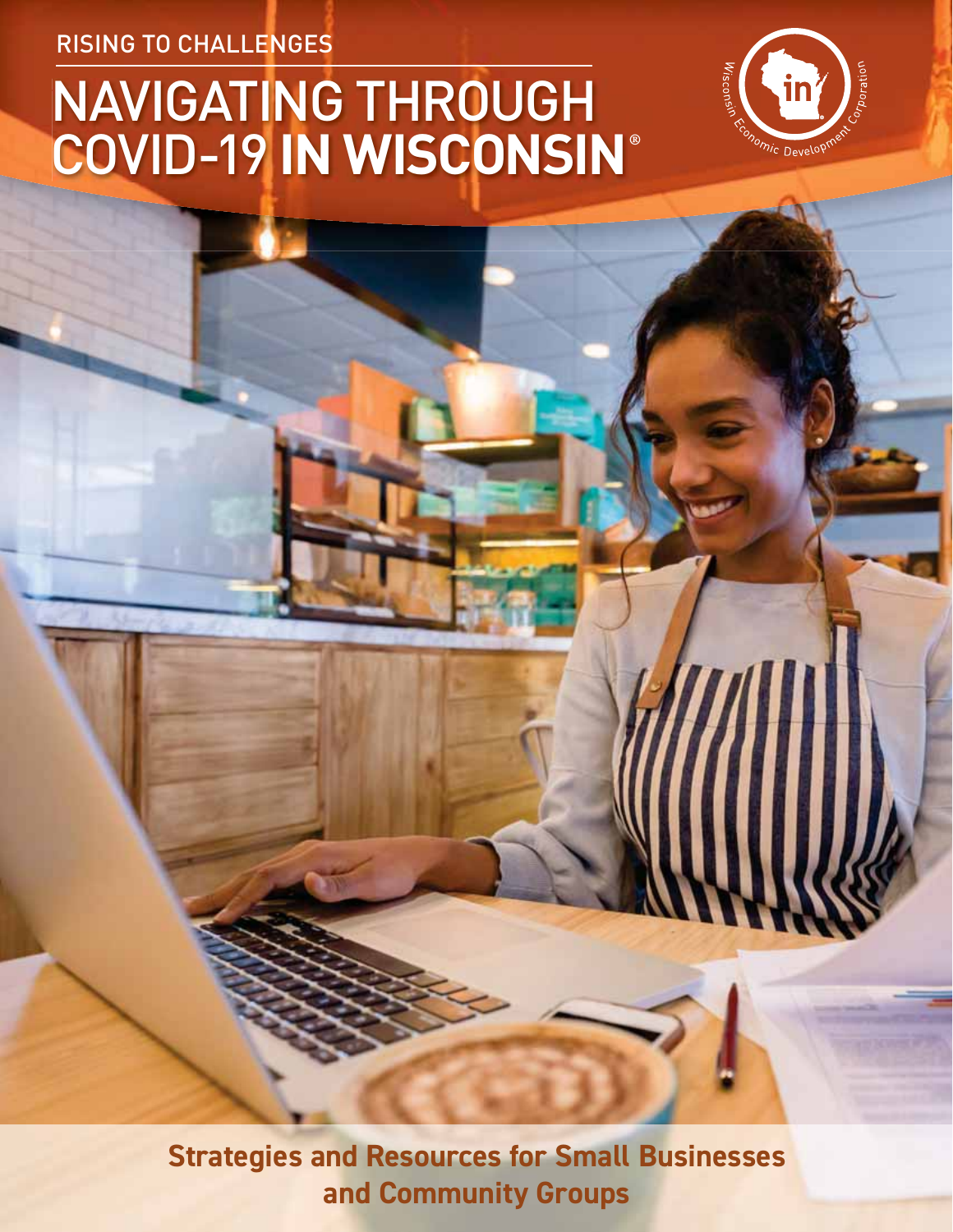





Wisconsin Main Street and the Wisconsin Economic Development Corporation (WEDC) appreciate the significant uncertainty and concern facing our small businesses and civic and cultural institutions in the face of the current pandemic. This guide is designed to serve as a repository of ideas, tips and best practices compiled from local, state and national resources to allow these communities to survive and thrive in light of current and rapidly changing circumstances.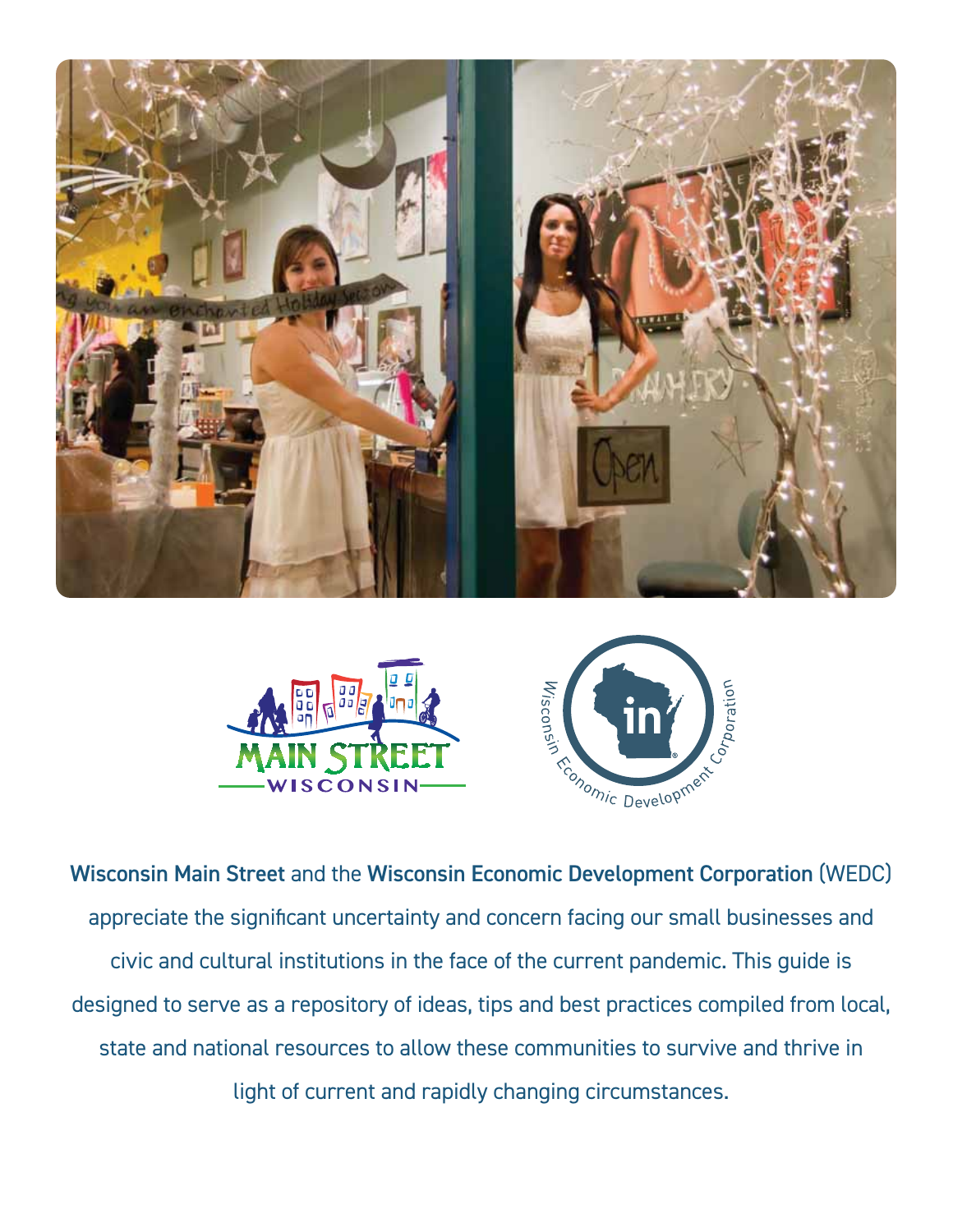### TABLE OF CONTENTS

| These are unprecedented times, but for many, business must go on. |
|-------------------------------------------------------------------|
| For businesses and communities, it's hard to know where to turn   |
| and exactly how to proceed. This document includes a list of      |
| resources and strategies that will help meet your                 |
| residents and customers in the digital space and provide          |
| resources to address short- and long-term                         |
| challenges you may be facing.                                     |
|                                                                   |
|                                                                   |
| TABLE OF CONTENTS                                                 |
|                                                                   |
|                                                                   |
|                                                                   |
|                                                                   |
|                                                                   |
|                                                                   |
| FUNDING AND TECHNICAL RESOURCES<br>$\sim$ 17                      |
| $\mathbf{G}$                                                      |
| Persistence and resilience only come                              |
| from having been given the chance                                 |
| to work through difficult problems.                               |



~Gever Tulley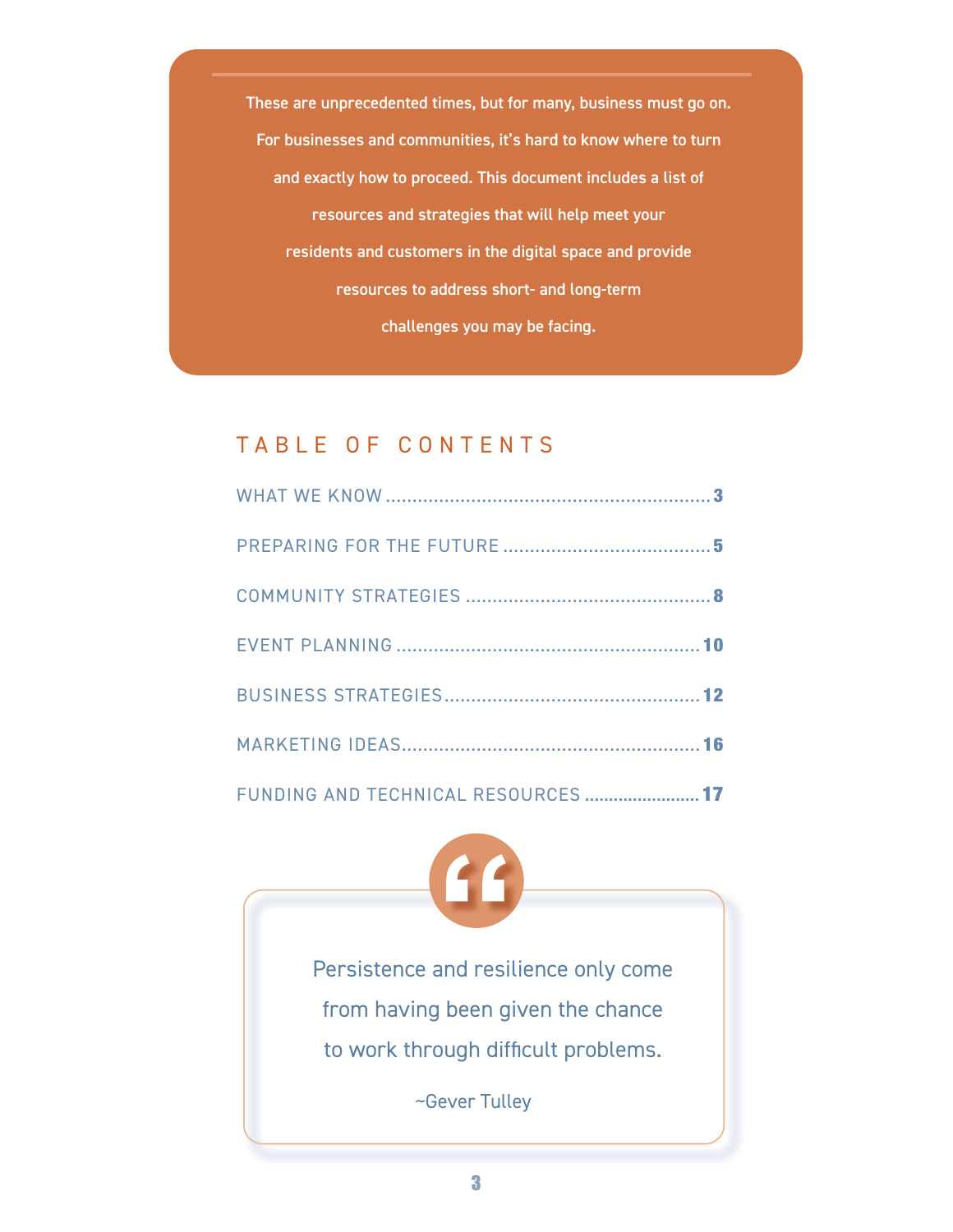### WHAT WE KNOW

Since other states and countries have been at the forefront of this pandemic, we can gain some useful information from their experiences.

- - Retailers in the Seattle area reported declines of 20% to 90%, depending on type and location, during the first week of closures. Hotel occupancies have dropped to 30% in the metro (versus the usual 85% for this time of year).
- **Businesses relying on students or workers are likely to be harder hit.** Businesses in residential areas seem to be doing better—people are tied to their home neighborhoods and conducting business there.
- **Businesses relying on long-distance tourism activity or group gatherings** (conferences, concerts) will be significantly impacted.
- **EXECUTE:** Businesses selling perishable products or products with long inventory cycles are also likely to have a harder time making quick adjustments to a changing situation.
- $\blacksquare$  In China, where the virus was first identified, now after approximately six weeks of full closure, quarantines are being lifted (although elevated safety protocols remain). Starbucks estimates that first-quarter revenues will be down 50% overall in China as a result of the pandemic.
- Guidelines from the U.S. Center for Disease Control and Prevention (CDC) recommend this level of precaution for at least eight weeks, which would extend the closure period into May, and it is possible that prohibitions could be extended even further depending on the level of infection present at that time. Wisconsin has instituted school and other closures indefinitely.

### HELPFUL LINKS

**What you should know, including symptoms, about the novel coronavirus from the CDC:** https://www.cdc.gov/coronavirus/2019-ncov/index.html

**Hand-washing chart from the World Health Organization:**  https://www.who.int/gpsc/clean\_hands\_protection/en/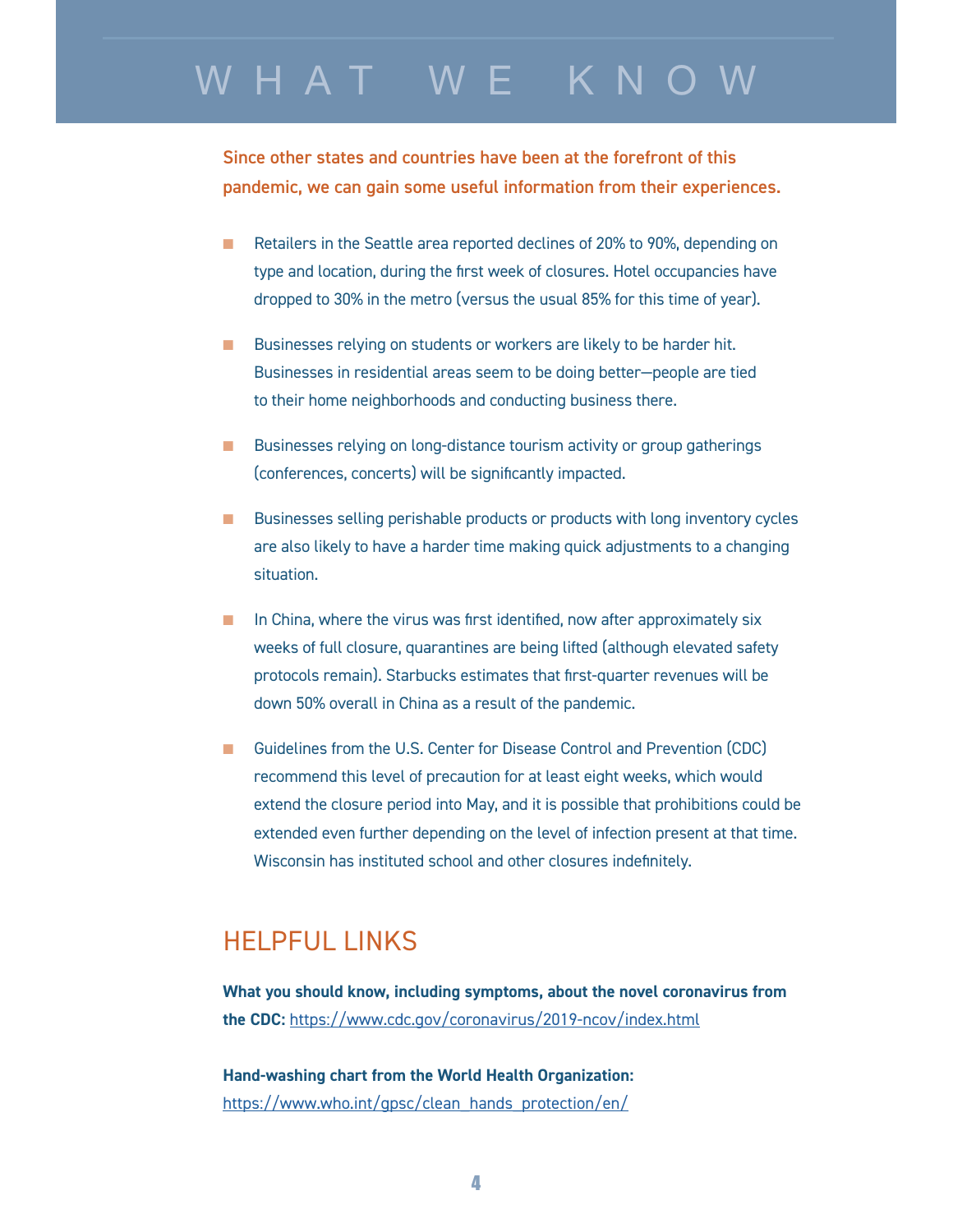## PREPARING FOR THE FUTURE



### **Businesses of all types should prepare for disruption on all levels.**

**Supply chains** have been and will be impacted from outbreaks in China as well as logistics challenges. Retailers may be unable to receive inventory in a timely fashion, and some products may not be available at all. Specific shortages in predominantly Chinese-made goods such as awards, medals, RFID elements (such as race bibs) and other electronic components will be in short supply.

### **STRATEGIES**

- Identify sources of products and materials locally if possible. This will provide stability to supply chain issues and also support local businesses. It may also allow you to shorten your inventory cycle to allow for smaller, more frequent orders that allow you to adapt to changing demand.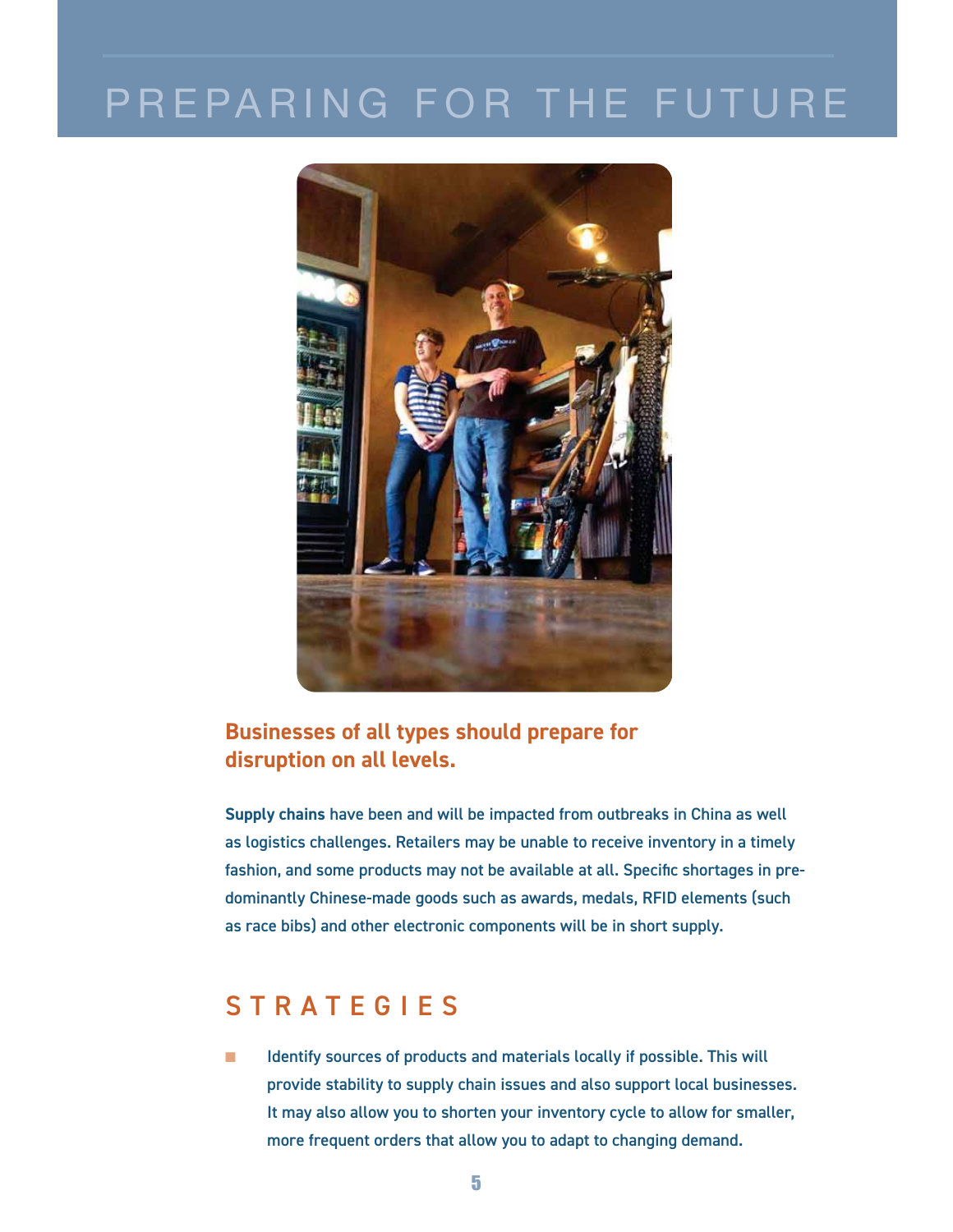### PREPARING FOR THE FUTURE



**Staffing levels** will be impacted, even if your business does not have formal restrictions. Employees may be forced to stay home due to personal illness or the need to provide supervision to children no longer in school, or out of concern for contracting the virus.

- - To the extent possible, provide options for paid sick leave or remote work options for employees who are ill or who have been exposed to the virus. Employees at home can still perform tasks such as managing social media, making calls to key customers and negotiating with vendors or suppliers. Consider prioritizing at-home work for the most vulnerable employees (older workers, pregnant workers, those with pre-existing conditions).
- - Don't forget to make a plan for what you, the owner, will do should you or an immediate family member contract the virus and be unable to work. Having a plan that can be rolled out quickly and remotely will be important in this situation.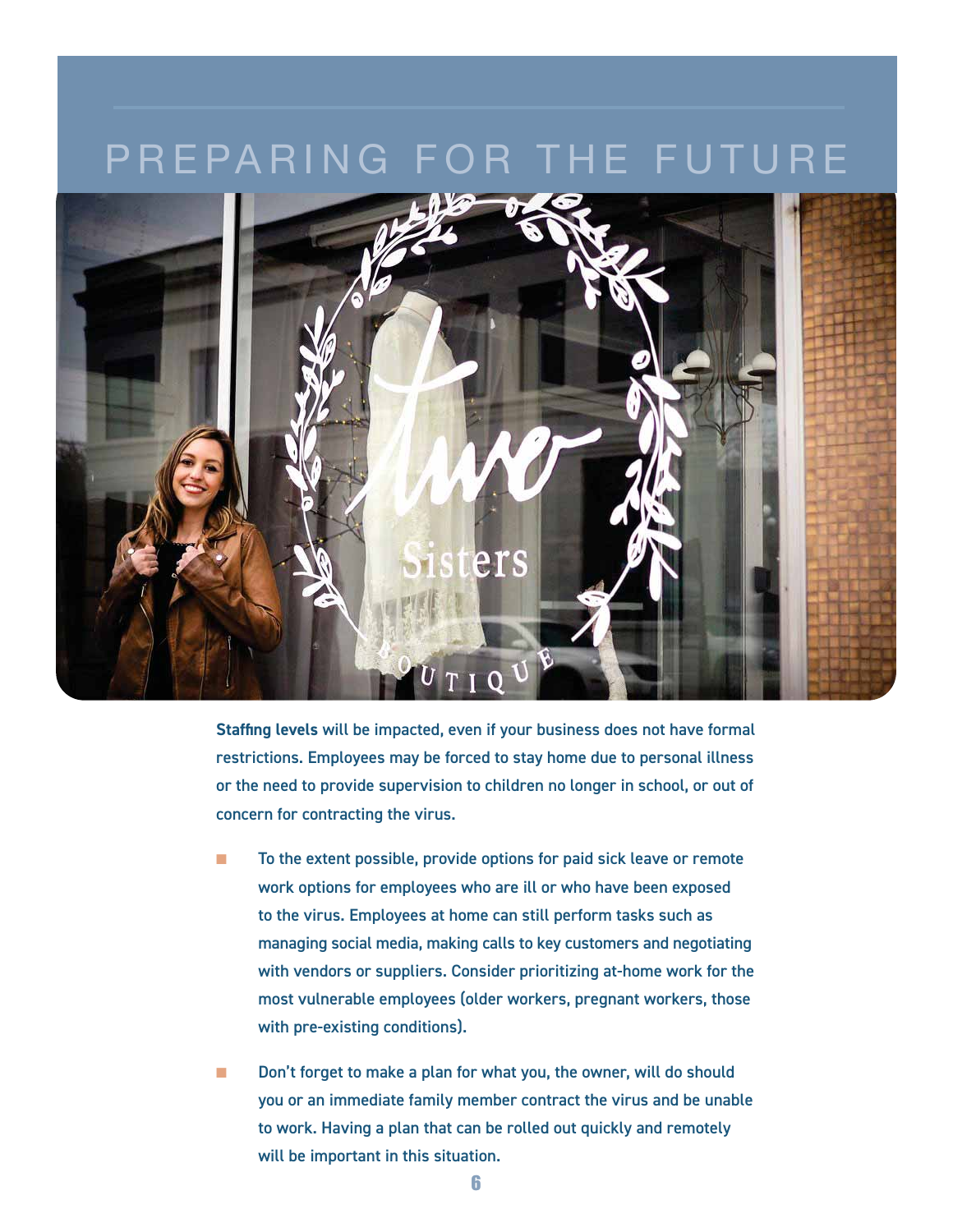### EPARING FOR THE FUT



**Operational changes may be required to ensure customer and employee health. Examine your cleaning practices in light of CDC recommendations, and add/communicate your policies to demonstrate that you take customer safety seriously. Similarly, clarifying or updating your cancellation or scheduling policies may be necessary to allow customers to comply with local regulations or cancel appointments in the event of illness.** 

### S T R A T E G I E S

- - Ramp up cleaning procedures by adding hand sanitizer at the cash register, wiping the register and credit card reader after each customer, cleaning restrooms more frequently, wiping the door handle after each customer etc. Share photos of your staff doing so on social media to help build customer confidence and peace of mind.
- - Businesses may need to limit capacity to abide by the 10-person limit and ensure adequate social distancing. Offer to text customers when a space opens up if capacity limits are reached.
- - Communicate your current and updated policies with customers. clear about your commitment to health and demonstrate your ability to keep customers safe when visiting your business. You can also use these messages to communicate any new services or products that you are making available to help them engage with your business while protecting their health.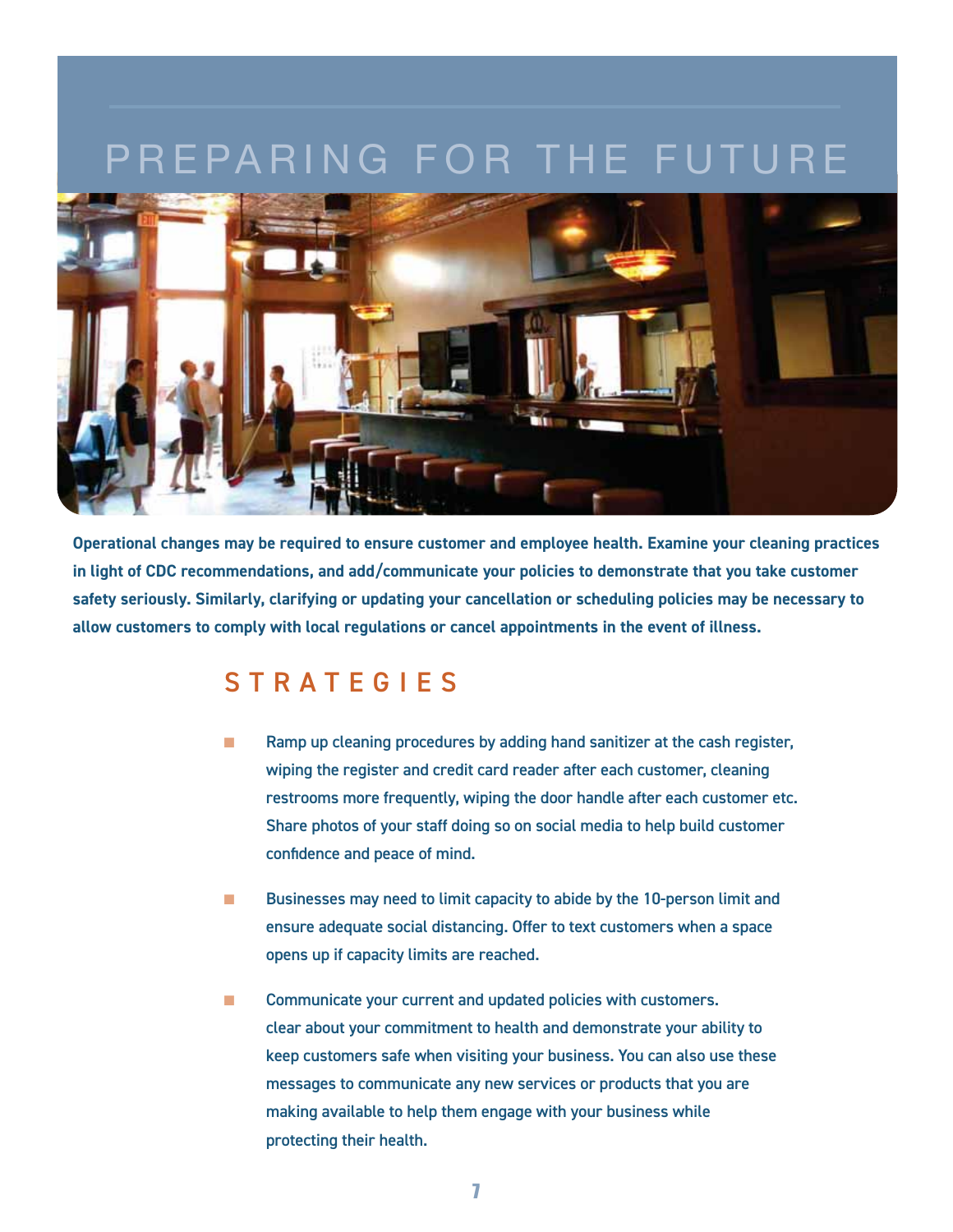# COMMUNITY STRATEGIES

### **BUSINESS SUPPORT STRATEGIES**

Small businesses are struggling due to reduced foot traffic. Although customers may not be willing or able to shop in the way they are used to doing, goods and services offered by these small businesses are still needed by residents. While each business will need to adjust its specific offerings to accommodate customer needs, communities and civic organizations can provide individual support to businesses struggling to identify appropriate strategies; serve as a central reporting source for business closures; and help coordinate and/or promote newly available online, delivery or to-go offerings at local businesses. Some potential strategies for supporting your small businesses during this time include:

**Networking and information sharing:** The environment is changing rapidly, and business owners may not have capacity to stay informed on changing guidelines. Providing regular updates on CDC and local guidance, as well as local closures and other circumstances likely to change traffic patterns, will help them customize their strategies effectively. Civic organizations may also want to consider having a weekly 'Town Hall Chat' on an online video conference or phone line to provide a venue for discussing challenges and best practices among businesses and your organization and/or municipality.

**Customer communications:** Allowing customers to access information on business status (open/closed), hours of operation and online/delivery-based options for your community in a centralized website can help reduce confusion and make it easier for customers to support local businesses.

**Menu database:** Create a list of local restaurants that allow take-out or have delivery options, and scan in or link to their menus. Some organizations have also created large-font versions of these menus to accommodate senior audiences.

**Digital retail:** Promoting online shopping—for example, through creating a series of social media posts highlighting online options, coordinating a centralized online marketplace or making community gift certificates available for purchase (and future use) online—can streamline options for customers wanting to make a difference. Some communities are also coordinating gift card rallies to generate sales for local businesses and creating virtual tip jars linking online payment options for local service employees such as baristas, bartenders or stylists so customers can use an online platform to send tips.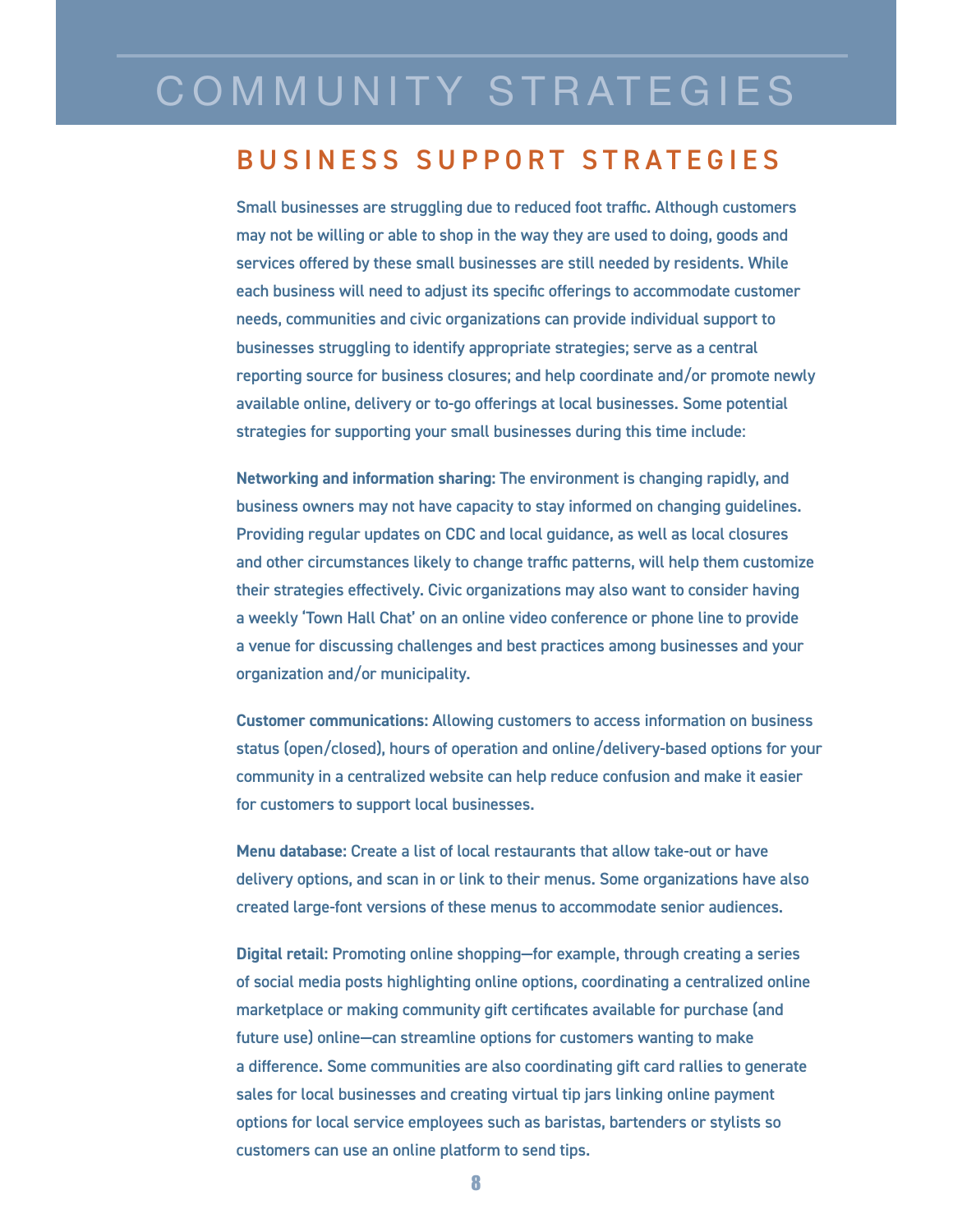# COMMUNITY STRATEGIES



**Coordinated activities: Community support organizations also have a role to play in helping businesses band together and take advantage of economies of scale—as well as a responsibility for helping the municipal environment and infrastructure support new ways of engaging with local business.**

Examples might include:

- **Disinfecting public amenities (benches and drinking fountains), especially in** parks where people are still likely out and about
- Compiling information on local resources such as health care hotlines, free meal outlets, phone lines to check on housebound seniors, etc.
- **Utilizing a public plaza or central location to distribute free community** meals or other goods provided for those in need.
- Coordinating a delivery service. In communities without formal delivery services such as Grubhub, DoorDash or Uber Eats, businesses may be able to coordinate to share staff as a delivery service to deliver goods to customers. Communities with existing taxi or ride-share programs may be able to engage these drivers on behalf of downtown businesses.
- **E** Advocating for relaxed regulations or altered parking situations to accommodate additional drive-up pickup and takeout traffic. This may involve the addition of temporary short-term parking spaces and/or temporarily waiving parking fees (e.g., on side streets for employees throughout the crisis). Bars and restaurants may need help to extend their premises to allow for curbside pickup of bottled beer or wine with dinner.

Stay tuned to national, state and state and local news on these topics and inform inform local businesses on measures that will impact their operations and planning.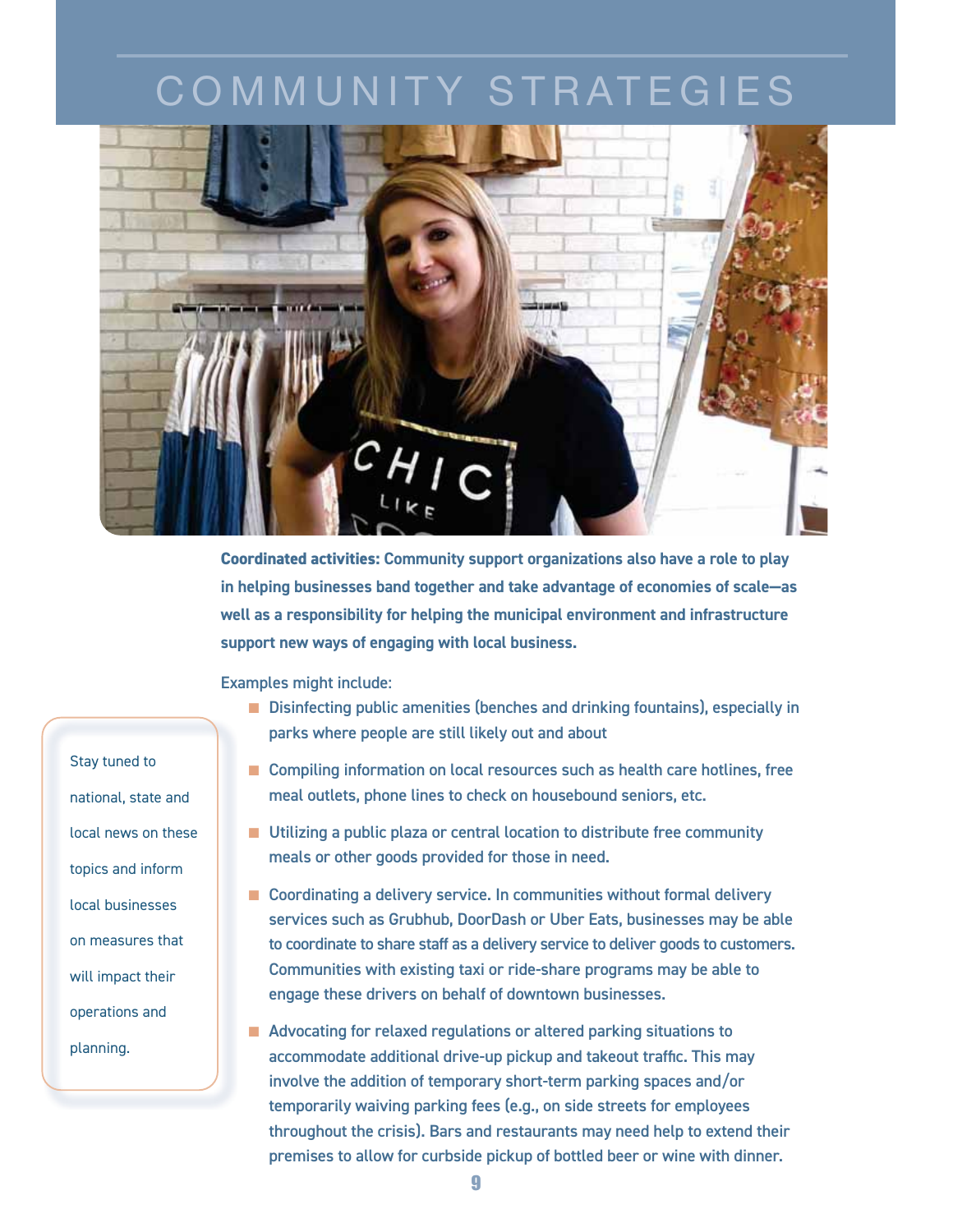## EVENT PLANNING

**Most community organizations have been busy planning events for the upcoming season. While most near-term events have been canceled or postponed, others can still be altered to foster a sense of community without requiring in-person gatherings.** 

**Financial impact:** Depending on the type of event and number of items that have been pre-committed or pre-paid, organizations will need to review the force majeure clauses included in their contracts. This 'act of God' clause provides participants and/or event planners with a non-payment option as a result of an unforeseen event. The ability to cancel with limited or no financial implications will depend on the strength of this clause in your contract (although many venues and vendors are attempting to work with planners to the degree possible).



**Livestream or online:** All or a portion of your event may be able to move online to avoid a complete financial loss. Live auctions can become online auctions, trivia events can go online, livestreamed fashion shows can be launched complete with one-click shopping, and races can be converted into online challenges. All of these can allow participants to engage with the organization and replace an anticipated event with online engagement with fellow attendees (while potentially retaining some event revenues to offset non-refundable costs).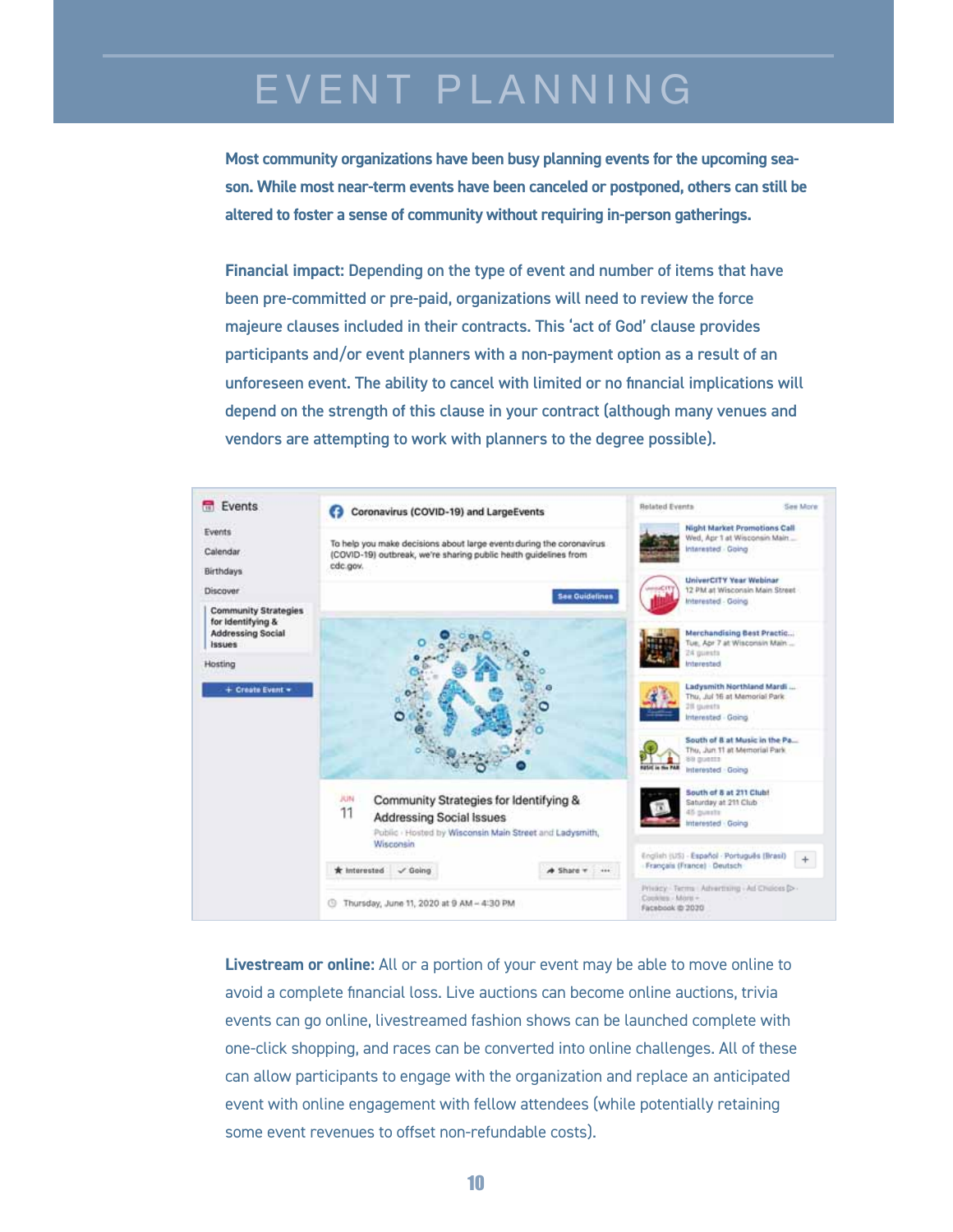## EVENT PLANNING

#### Other examples include:

- **n** Online trivia: Families can enter to play against each other in an online trivia event. Many software systems exist to facilitate this. Crowdpurr is one that offers DIY or built-in capacity, while Kahoot and TriviaMaker allow you to make your own trivia questions and rules. Still others have preset trivia categories and questions as well as partnerships with large corporations to offer additional prizes in-app.
- **n** Online meetups: If you want to get your downtown merchants, knitting group, book group or other social club together virtually, tons of free online meeting options exist. These include Skype, WebEx and GoToMeeting, among others. Zoom Meetings lets you customize your background to show a bookstore or café instead of your living room ceiling. Google Hangouts is useful in that most of your users will already have a Google account, so are less likely to need to download an app or software to join.
- **n** Online fitness: Virtual races of all kinds have been gaining popularity. You can sign up for these races just like a regular 5K and get a ticket number. Once you complete the event, you upload a screenshot of your watch, phone GPS or treadmill screen and get added to an online leaderboard. Unlike one-time races, these events can feature month-long challenges and accommodate any type of activity. Outside magazine posted a useful piece on planning this type of event: https:// www.outsideonline.com/1978061/how-start-your-own-virtual-race
- **n** Online auction: Both online and live auction options exist for nonprofits missing out on a gala event. While online auctions give you time to reach more people and allow them to bid when it is convenient for them, live options ramp up the drama and engagement of bidders. You can also combine the two, for example by offering live bidding for a few signature items during the last day of the event. BiddingOwl and 32auctions are two that have been recommended by some Wisconsin communities.

**Future considerations:** From now on, even when public gatherings are permitted again, people may be more concerned about health concerns associated with gatherings. Consider adding handwashing stations or other measures to help attendees feel comfortable and in control of their health while at your event. Offering virtual options, even for in-person events, has the added benefit of including individuals with limited mobility or who require special accommodations.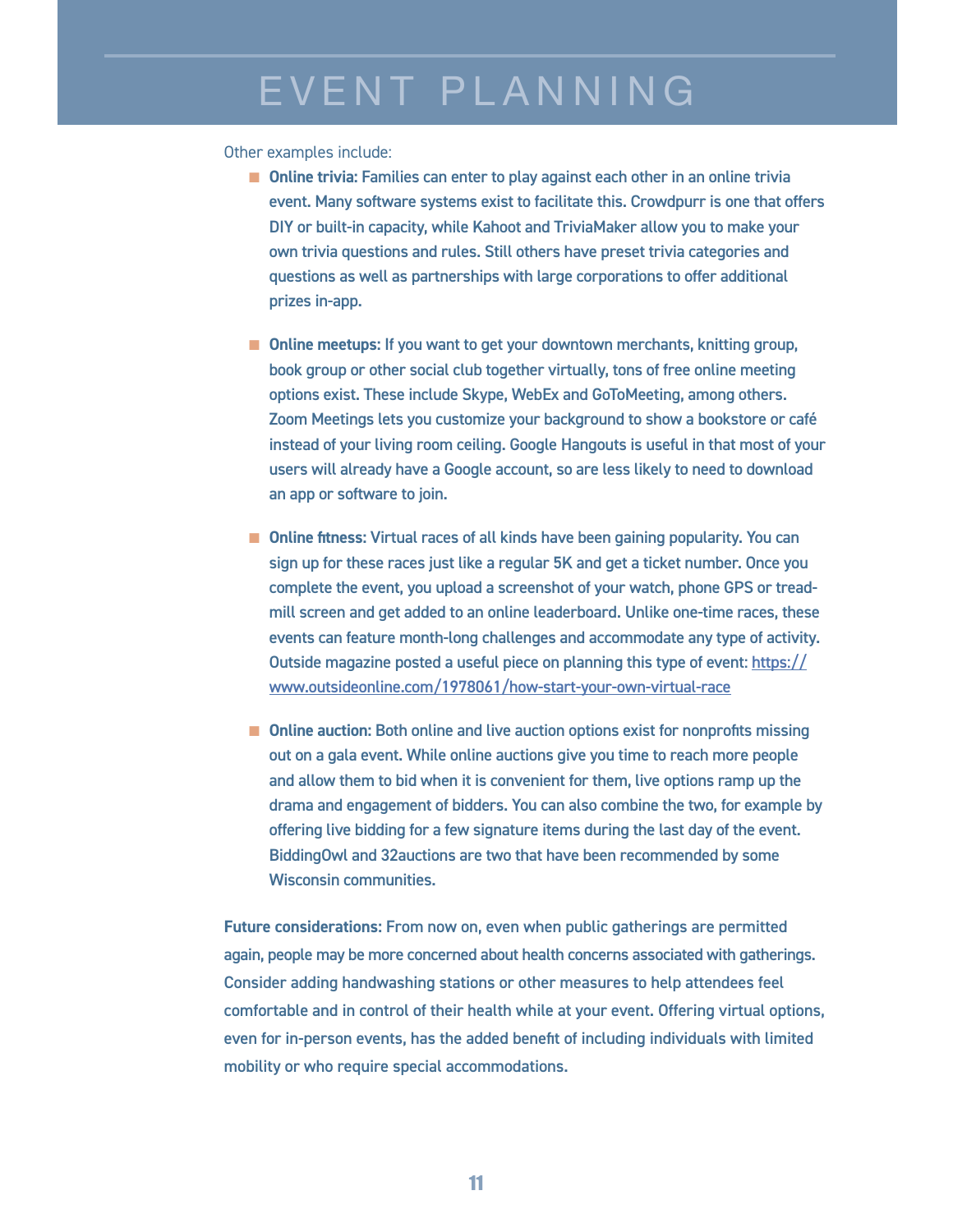

**Retail and service businesses will need to be creative to accommodate new customer habits. Considering the needs of homebound customers can help shape effective strategies for your business and is essential for maintaining sales in the near term. Consider the following list of potential strategies, grouped by business type, to identify ideas that may work for your business.** 

#### **Online sales**

Any business that doesn't already have an online sales platform will want to create one now to allow customers to purchase gift cards, monthly memberships or local delivery options. This could be a standalone element of your website, a DIY online store on a platform such as Wix, or a system tied to existing social media platforms. If you have always wanted to take the leap into online sales, consider this a golden opportunity to explore online sales options that coordinate with your existing pointof-sales system. This website highlights the pros and cons of various options: https://www.practicalecommerce.com/9-Tools-to-Sell-on-Facebook

Some products need to be shown to be understood. If your goods or services don't lend themselves to a strictly click-and-buy online store, consider Facebook live demos of your product. While you can link the live video to your virtual store, you can also go low-tech and allow viewers to commit to buying in the comments, and then complete the transaction via direct message, or pay the minimal subscription fee for a CommentSold or Soldsie platform that streamlines the process. This article highlights some best practices and success stories: https://www.shopify.com/retail/retailers-who-are-nailing-facebook-live-and-how-you-can-too

Ramp up your online presence. There is undoubtedly less less browsing occurring in brick-and-mortar brick-and-mortar stores today, as many many of the workforce are workforce are working from home home or are home with children out of school. Meeting customers customers where they are, which which is likely online and on social media, is is critical to promoting promoting your merchandise or services.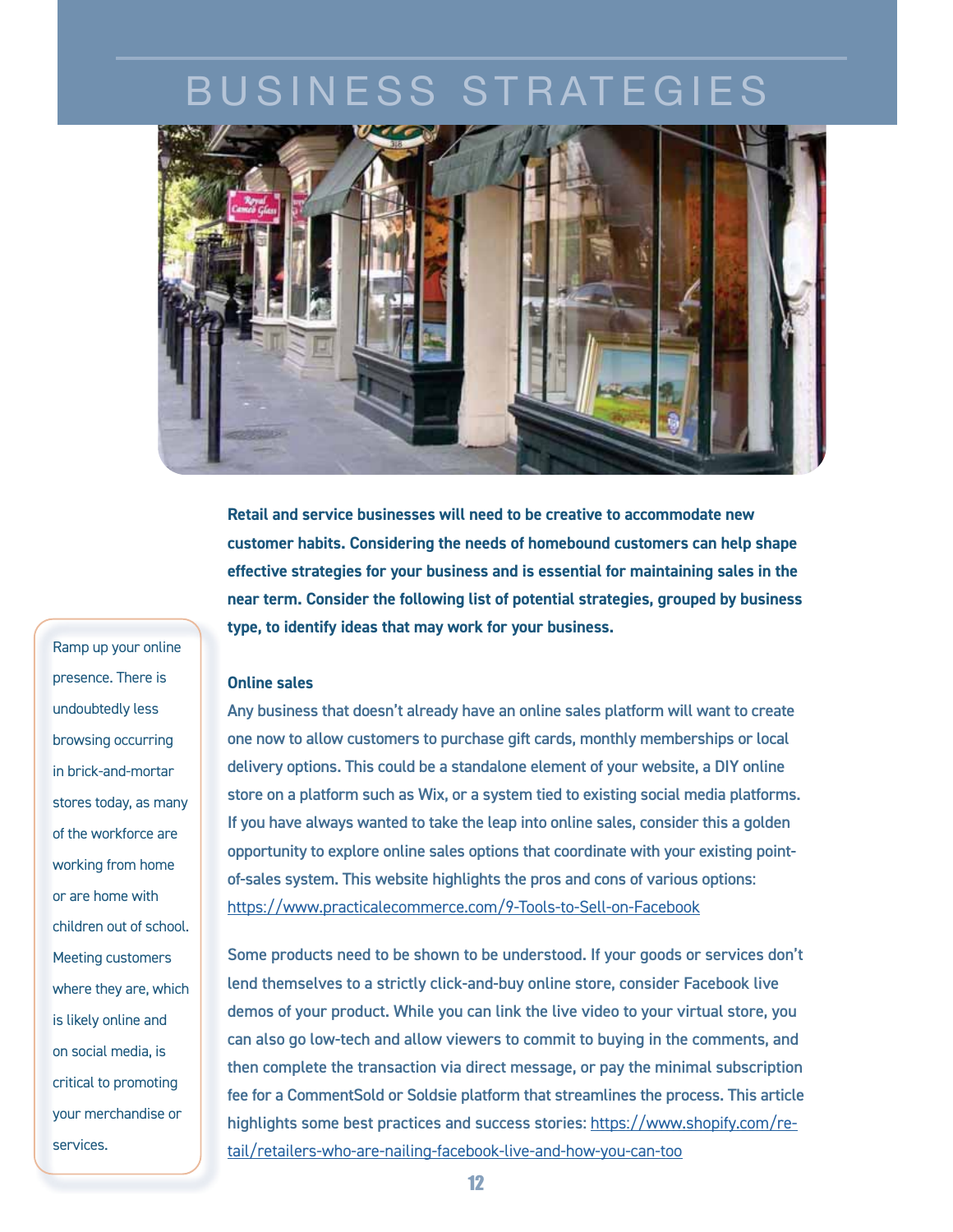

### **RETAILERS**

- **Delivery options/curbside pickup: Allow customers to pick up online orders at the** curb or have them delivered locally.
	- - Consider creating delivery bundles to make this cost-effective (learn-to-knit kits, craft-in-a-box, movie-watching-for-the-family, care packages etc.)
		- - Bookstores might have mystery lover bundles, biography lover bundles, kids' bundles etc.
		- - Pet stores might create bundles of everything their pet might need for a two- to three-month period (dog food/treats/toy bundles, cat food/litter/ catnip bundles etc.). These are the same items customers would buy anyway; they're just stocking up enough to last a while.
		- - Toy stores could create bundles for families to stay busy: for example, game and puzzle bundles, arts and crafts bundles, construction toy bundles.
		- - Hardware stores could create bundles with vacuum bags and cleaning supplies to keep the house disinfected and safe, or DIY project kits for easy home improvement projects.
- **E** Membership pricing: Create prepaid membership programs to spur cash flow now with a promise of future regular engagement (wine of the month club, knitting club etc.). Nearly any retail good can be bundled into a monthly membership option that customers can purchase now and use throughout the year.
- **n** Online forums: knitting circles, tutorials, home shopping events, story hour from the bookstore—anything to keep customers engaged and your business top-of-mind
- **E** Customized online services: personal shopping, home design consultations, etc.

Not sure what your customers need? Practice "personal clienteling." Take a look at the top 20% of your customers and have your employees employees call them up and ask what they might might need. Then deliver it.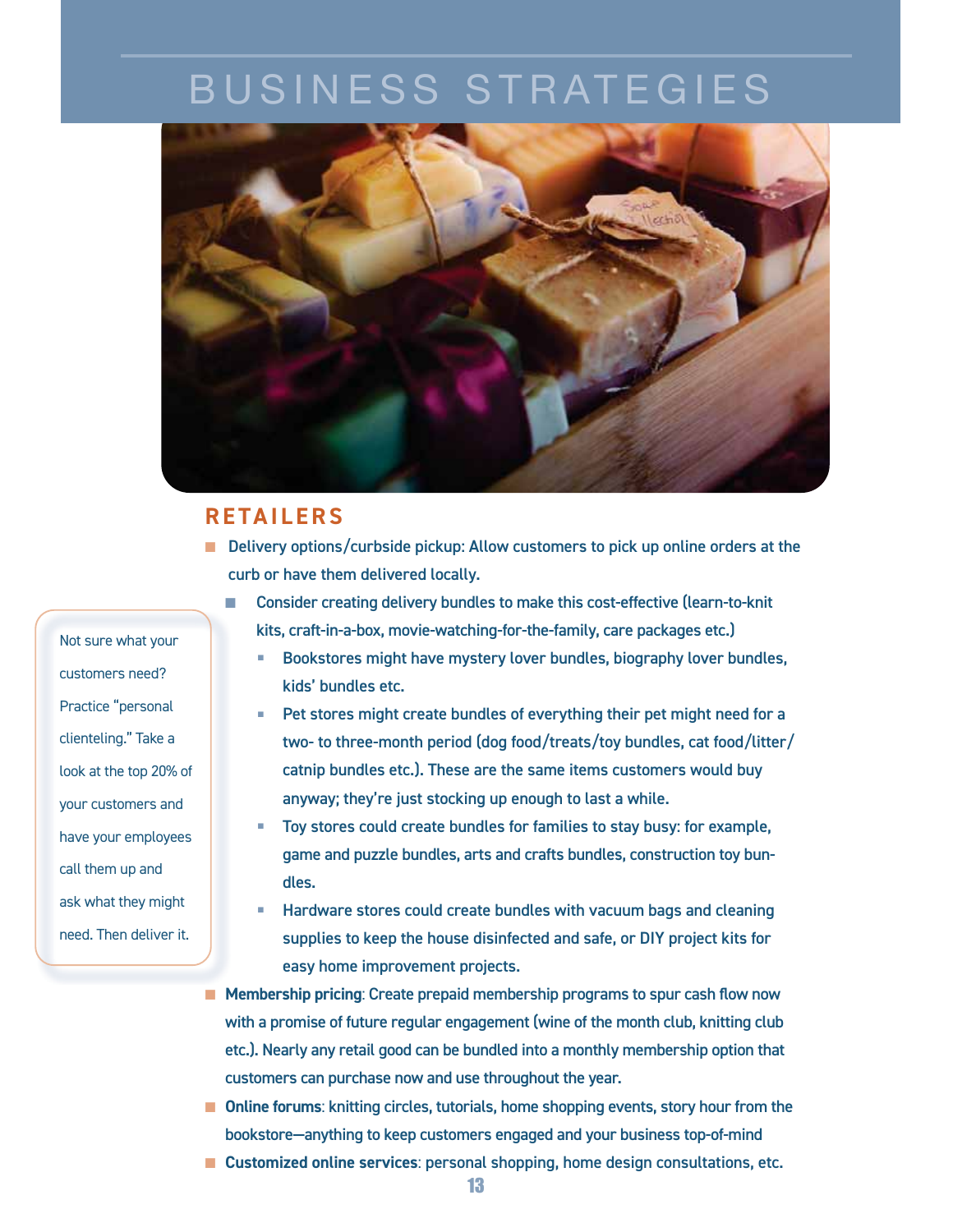

**Personal service providers** (salons, pet care, therapists etc.)

- Online/virtual appointments: Therapists, health care providers etc. can utilize online appointments (Facebook Messenger is one app that has a scheduling option) to schedule virtual appointments for those who can't come in person.
- **E** Membership options can provide cash today and future customer loyalty. A veterinarian's office membership can cover basic veterinary care with a monthly fee. Salons and spas can offer pre-booking of future massages, facials, haircuts or other services at a discount to bring in cash today.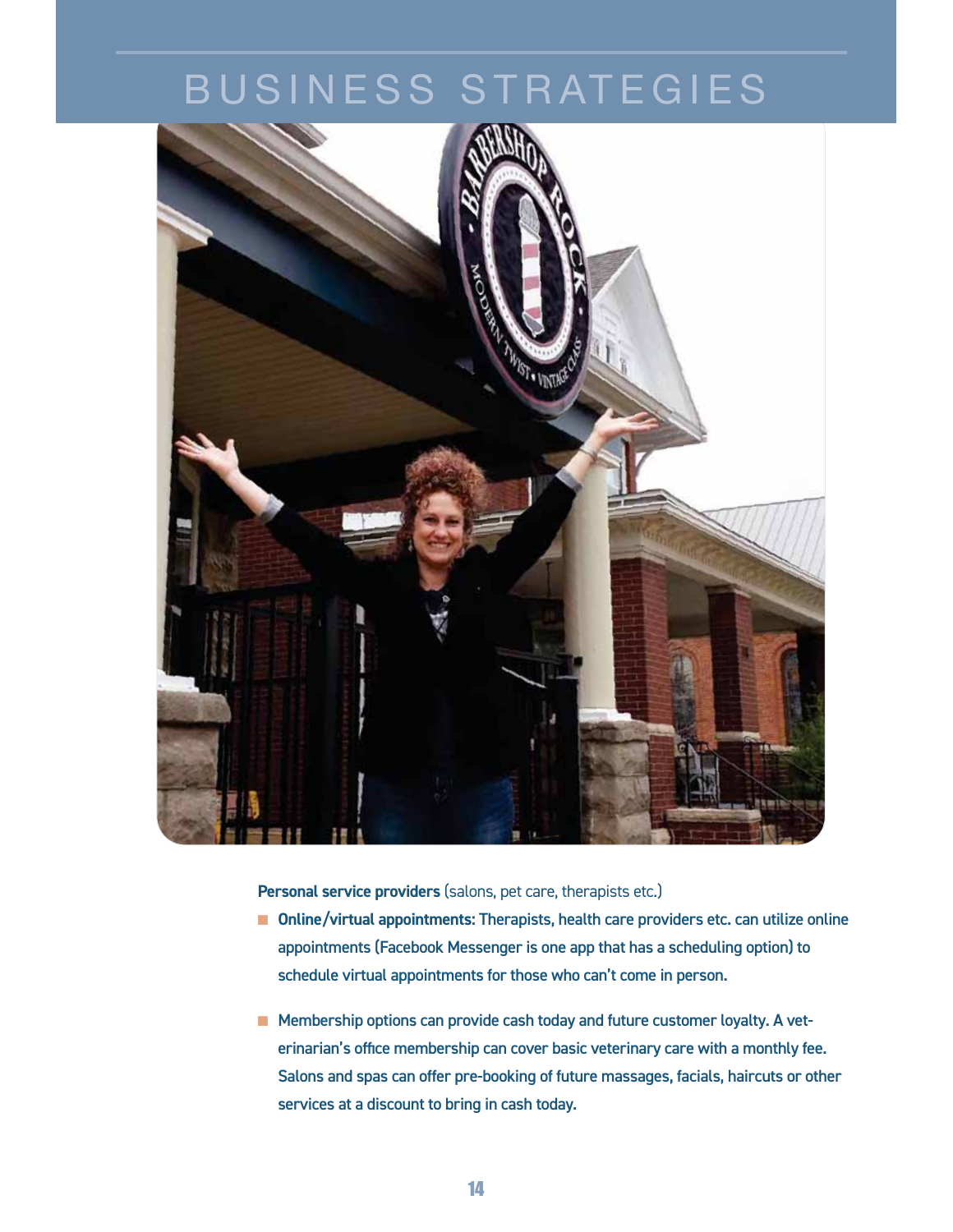

#### **Fitness facilities**

- **E** Livestream fitness classes for participants at home.
- **Offer virtual training or form correction for clients at home.**
- **E** Host a monthly challenge for users to upload screenshots or watch photos of their at-home workouts to log minutes for prizes.

#### **Restaurants**

- **Delivery/curbside pickup: Allow customers to order ahead for delivery or** pickup. See the resource guide at the end of this document for setting up delivery partnerships.
- **Example 2 Family meal options: Consider a family meal option that packages a** family-friendly meal (main dish and sides) as a dinner-to-go option.
- **D** Offer par-cooked meals or DIY options such as pizza or cookie decorating kits.
- Continue your existing trivia events with online livestream options (after, of course, coordinating for pickup of growlers-to-go).
- **E** Feature social media posts that highlight your brewmaster or chef to foster personal connections and highlight what your business serves to customers. Offer pro tips for at-home cooking, plating, wine pairing, etc

#### **Arts and cultural institutions**

- **n** Offer custom curated/celebrity livestream tours of venues or displays.
- **E** Host author or artist discussion chats or Facebook live demos of the artists at work or rehearsing.
- **EXT** For individual artists impacted by closed studios, illness or canceled events, these resources may be of assistance:
	- **ArtsReady:** Emergency Preparedness Resources for Arts and Cultural Nonprofits: https://www.artsready.org/
	- **CERF:** Artist Safety Net Organization: https://cerfplus.org/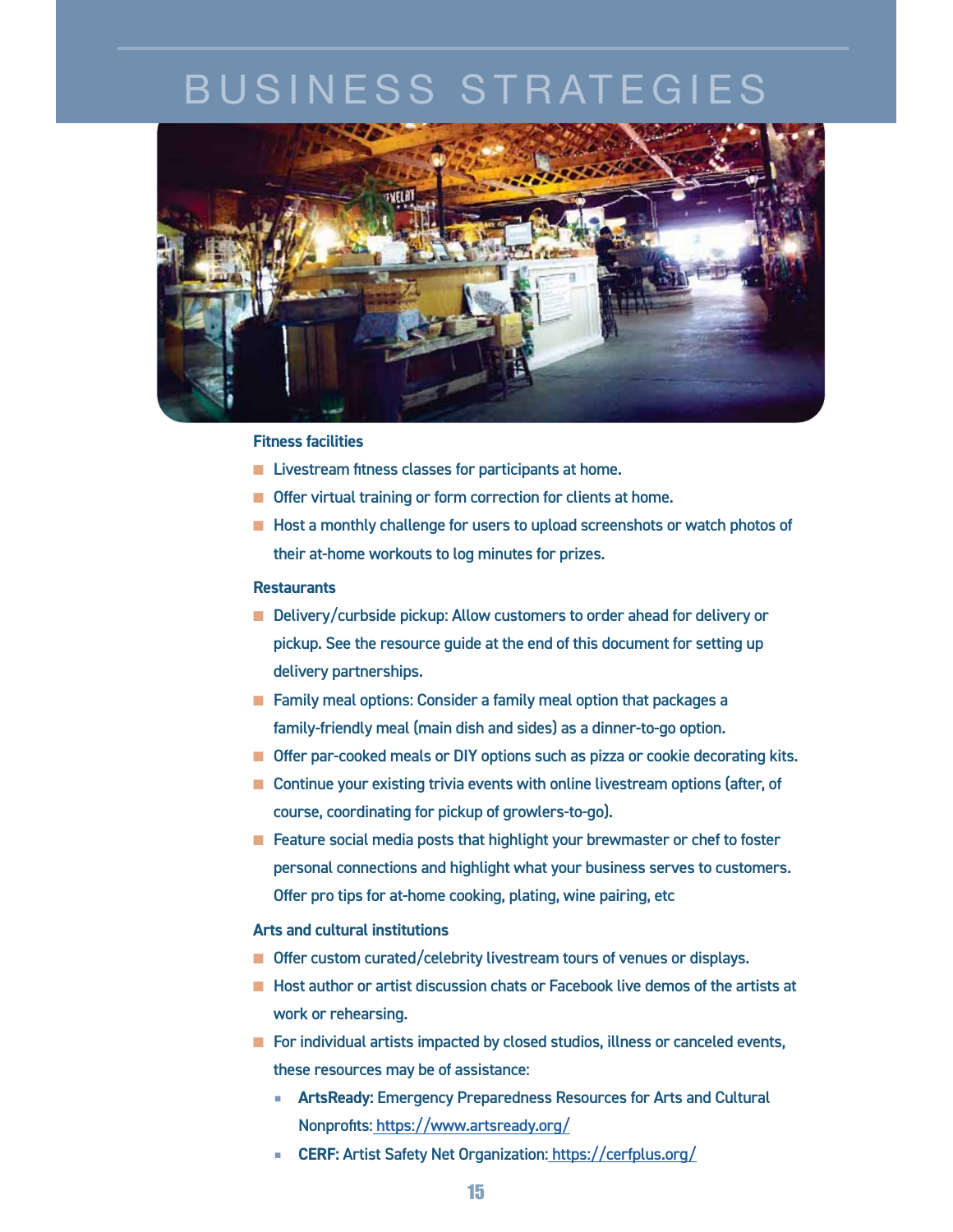# MARKETING IDEAS

#### **For organizations**

Communities and civic organizations will need to communicate frequently and clearly to provide relevant and timely information to customers, workers and residents. Many are aware of the hardships imposed by the situation on local businesses and individuals but are unsure as to how to effectively assist. The following communications templates can be used to communicate with these audiences.

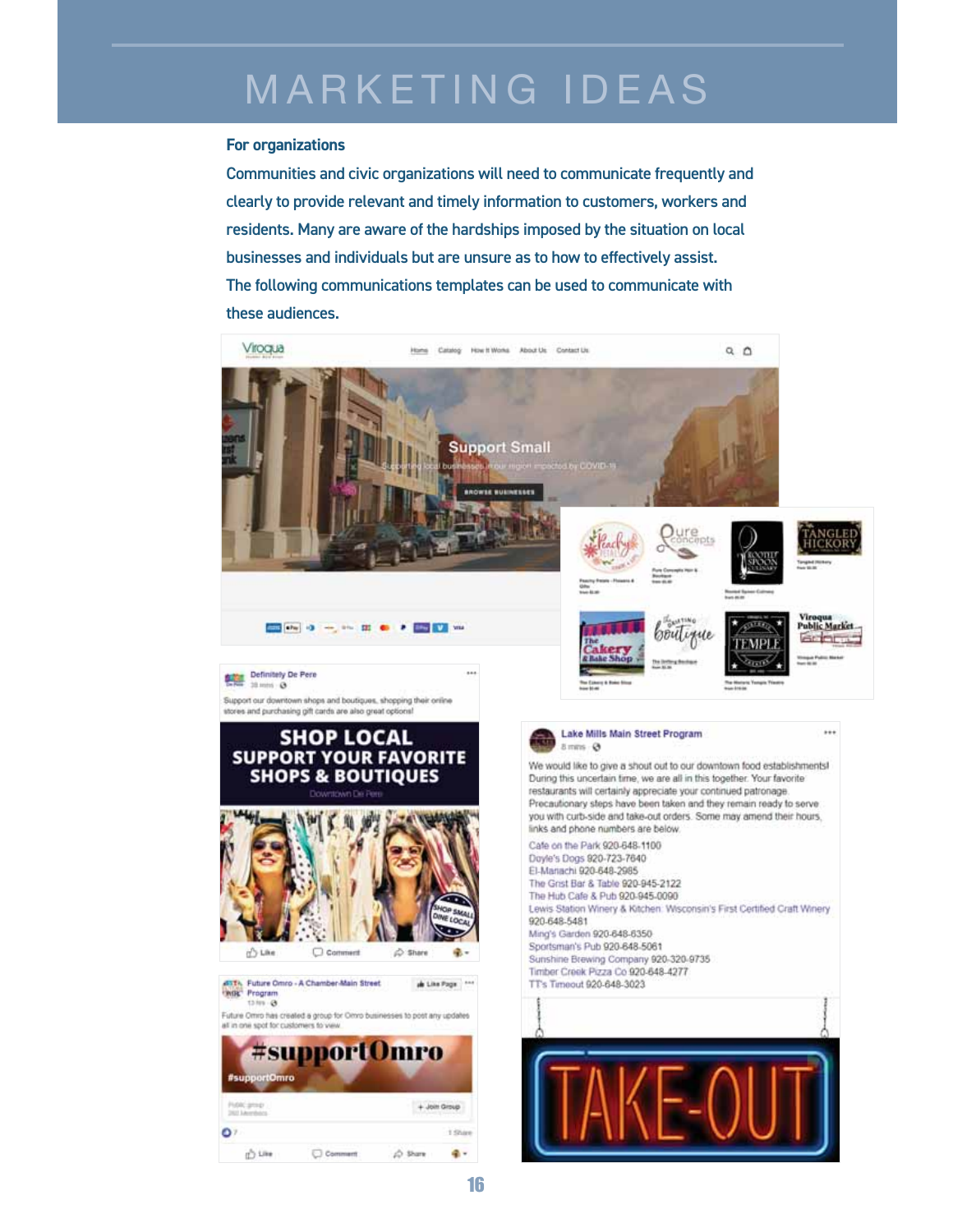### **FUNDING AND TECHNICAL** RESOURCES

While additional supports are still being developed and deployed at the local, state and federal levels, some new programs have already been made available, and other existing resources are available to support small businesses that have been negatively impacted.

 **Some of these include:** 

The **U.S. Small Business Administration** (SBA) has created a Small Business Guidance page that is regularly updated with recommendations, policies and programs. https://www.sba.gov/page/coronavirus-covid-19-small-business-guidance-loan-resources

**WhizBang!** Retailers is an online forum for small retailers. From now until the pandemic subsides, they will be hosting a free call-in event Tuesdays at 1 p.m. Eastern to allow small retailers to share ideas and best practices. www.whizbangtraining.com or on the WhizBang! Facebook page.

**Restaurant Workers Community Foundation** is compiling information and resources to help restaurants and restaurant workers deal effectively with the COVID-19 emergency. www.restaurantworkerscf.org

### **FUNDING OPTIONS**

**Kiva** is a crowd-lending platform that provides 0% loans to small businesses through a platform of online lenders (local and global). Effective immediately, U.S. applicants for a Kiva loan will have access to the following expanded lending options in response to the pandemic:

- -**Expanded eligibility:** More businesses will be eligible for a Kiva loan.
- **Larger loans:** The maximum loan on the Kiva platform will increase from \$10,000 to \$15,000.
- **Grace period:** Applicants may receive a grace period of up to six months for greater financial flexibility.

Women-, minority- and veteran-owned businesses may also have access to a 50% match, up to \$5,000, from WEDC. To apply for a loan or sign up to be a lender yourself, visit kiva.org.